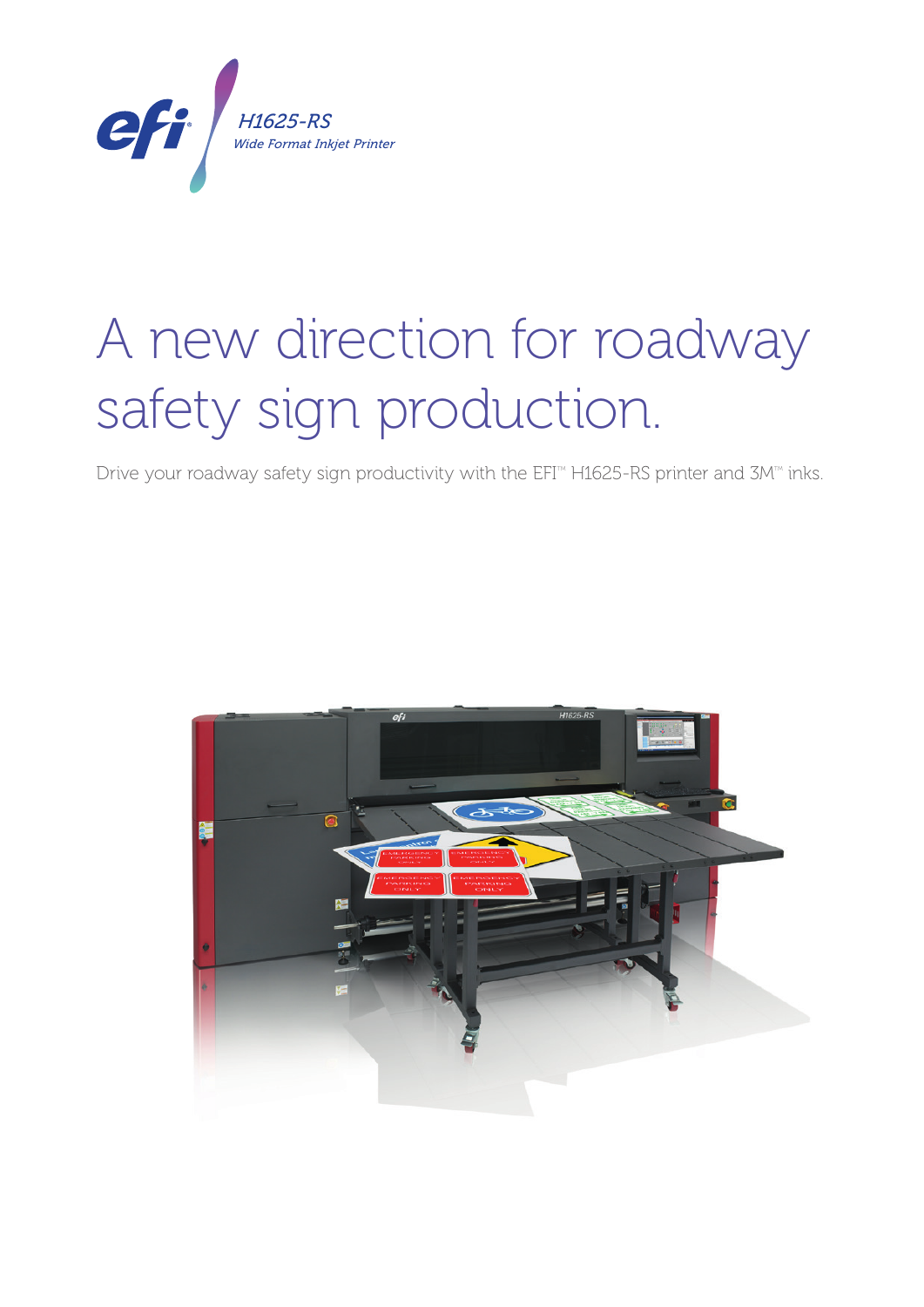Now you can produce custom and standard, regulated and non-regulated, roadside safety and tourism signage applications faster and more efficiently — thanks to the digital efficiencies and high image quality of the EFI H1625-RS printer with 3M inks. For traffic sign and agency shops, it means direct to substrate prints, lower running costs, and the ability to print what you need, when you need it.

### *At a glance*

- The 1.6 metre wide printer prints direct to 3M reflective media in roll, sheeted, and mounted-torigid forms, expanding your margin opportunity by eliminating the need to pre-treat, print, laminate, and mount to plastics
- Six colours (CMYKBR) to address the needs of regulated traffic applications, and eight-level variable drop greyscale printing capability for superior-quality images and optimised ink usage
- Printed digital image quality that meets the rigid requirements of the regulated sign segment while delivering fine lines, text, and smooth colour transitions for tourism, wayfinding, and custom roadway signage
- EFI and 3M combined printing system:
- Peace of mind in meeting regulatory compliance for colour, fade resistance, longevity, reflectivity, and image quality
- A complete Matched Component System<sup>®</sup> warranty of up to 12 years\*
- Production level printer, with productivity up to 18 m2 /hr on 122 cm wide media in Roadway Quality Mode, allows you to print direct to reflective material with no pre- or post-process steps, saving time, lowering carrying costs, and increasing profits
- One year Enhanced Service Program (ESP) warranty for your printer and Fiery® XF software
	- \*The 3M™ MCS™ Warranty for traffic backs regulated traffic signs printed with 3M ink and select 3M media, printed and applied according to 3M product and information folders. See www.3m.com/digital4traffic for more details.

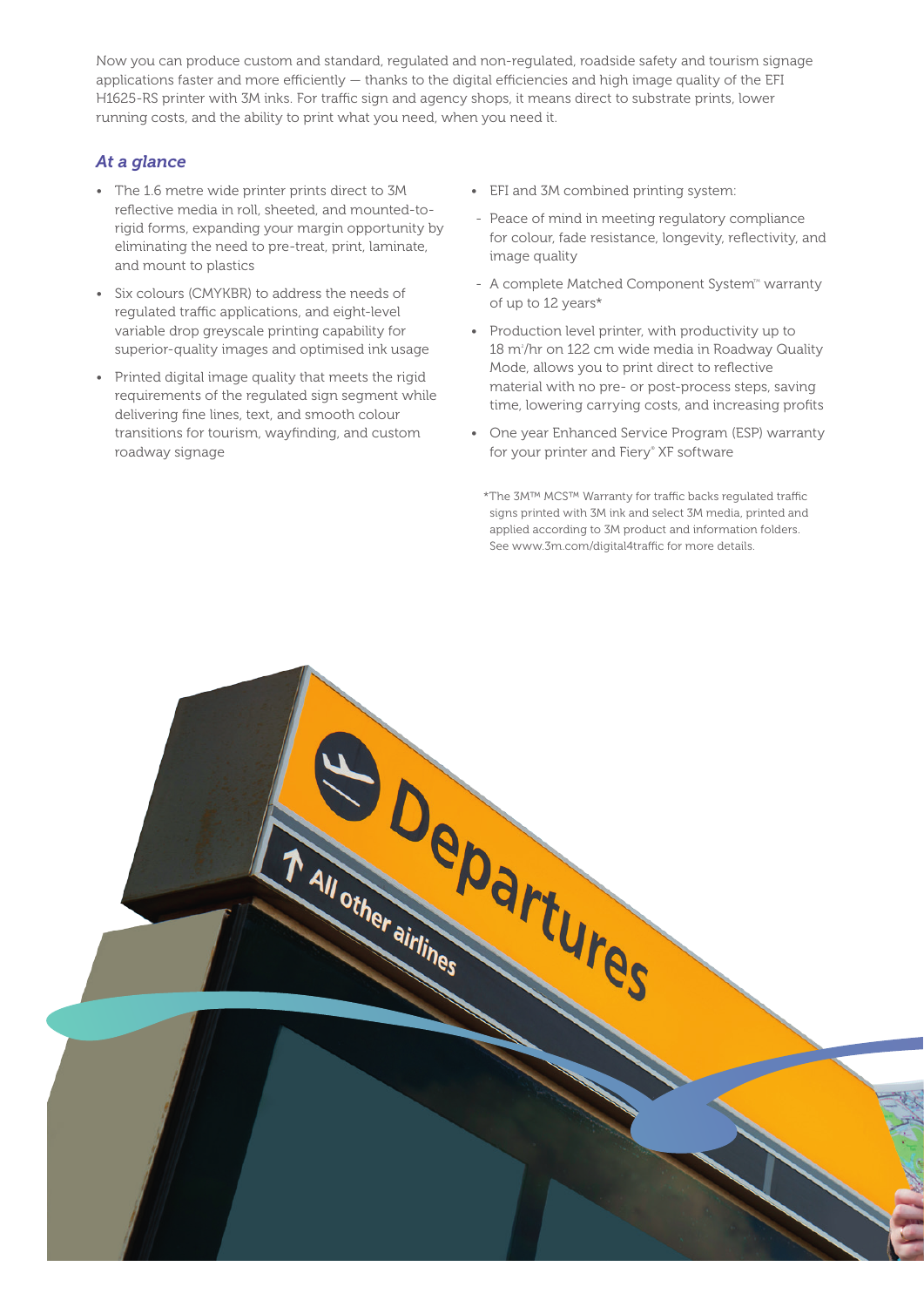## Street smart EFI H1625-RS printer and 3M inks

You need excellent adhesion, colour, and retro-reflectivity to meet the highly regulated printing demands of this market. The EFI H1625-RS and 3M inks are designed and tested to work as an optimal system that produces consistent quality and performance, backed by the finest warranties in the industry.

- Meets ASTM requirement of coefficient of retroreflection and colour
- Go from printer to processing with no drying time
- Print traffic colours and custom graphic colours simultaneously
- Less solvent waste, less sign and consumable inventory